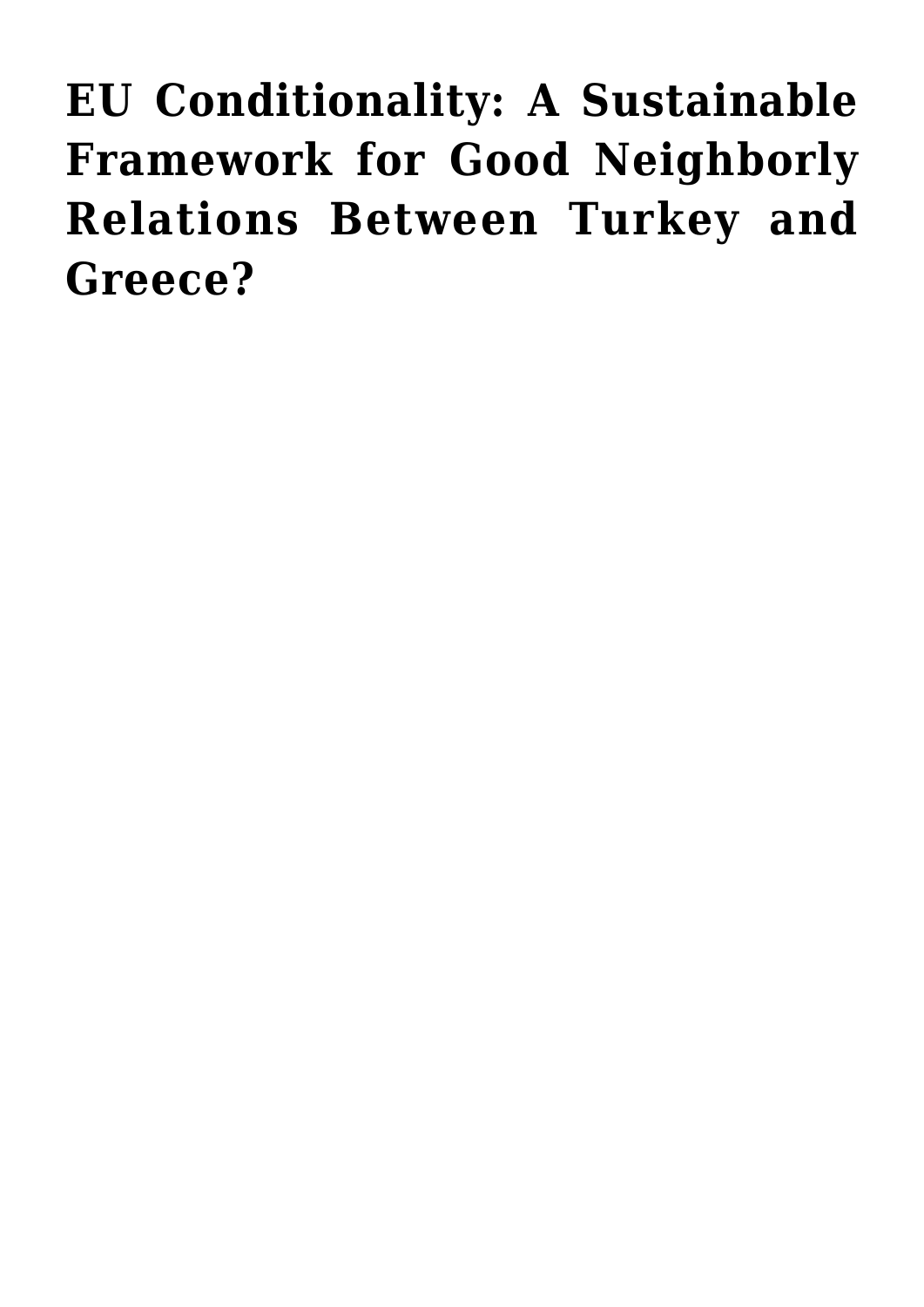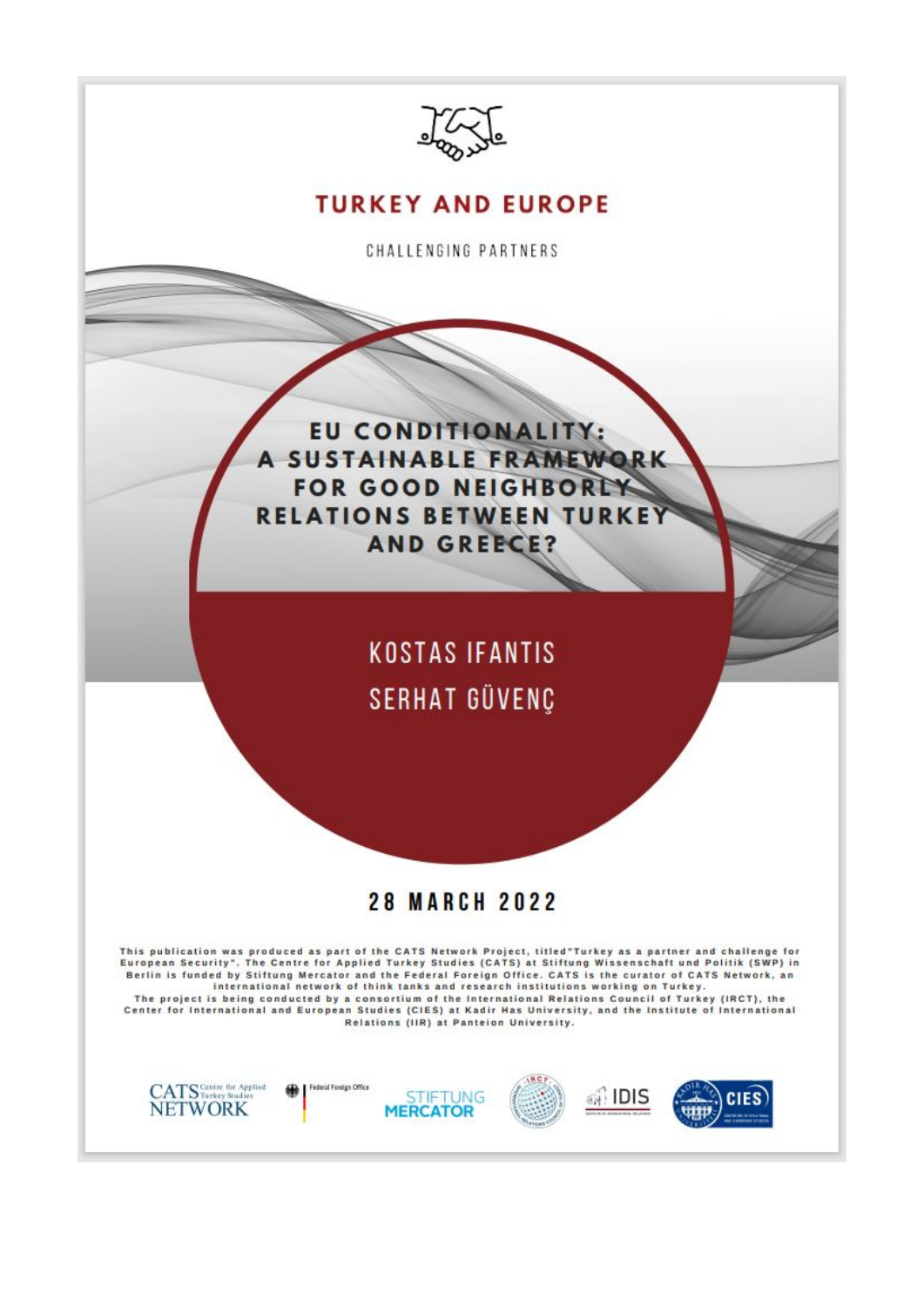For the past three years, tension and animosity have returned to being routine in everyday relations between Turkey and Greece. The agenda has been packed with more issues of disagreement and has rendered what traditionally has been the core of Turkish-Greek contention, e.g., the delimitation of the Aegean continental shelf, to an almost nostalgic past.

[To read full report please clickDownload](https://www.uikpanorama.com/wp-content/uploads/2022/03/CATS-EU-Kostas-Serhat.pdf)



**Assoc. Prof. Dr. Kostas Ifantis ( Konstantinos Yfantis)**, is a member of Department of International, European and Area Studies at Panteion University of Athens. His academic interests and published research include international security and strategic studies, US foreign policy, Transatlantic relations and Greek and Turkish foreign and security policy.